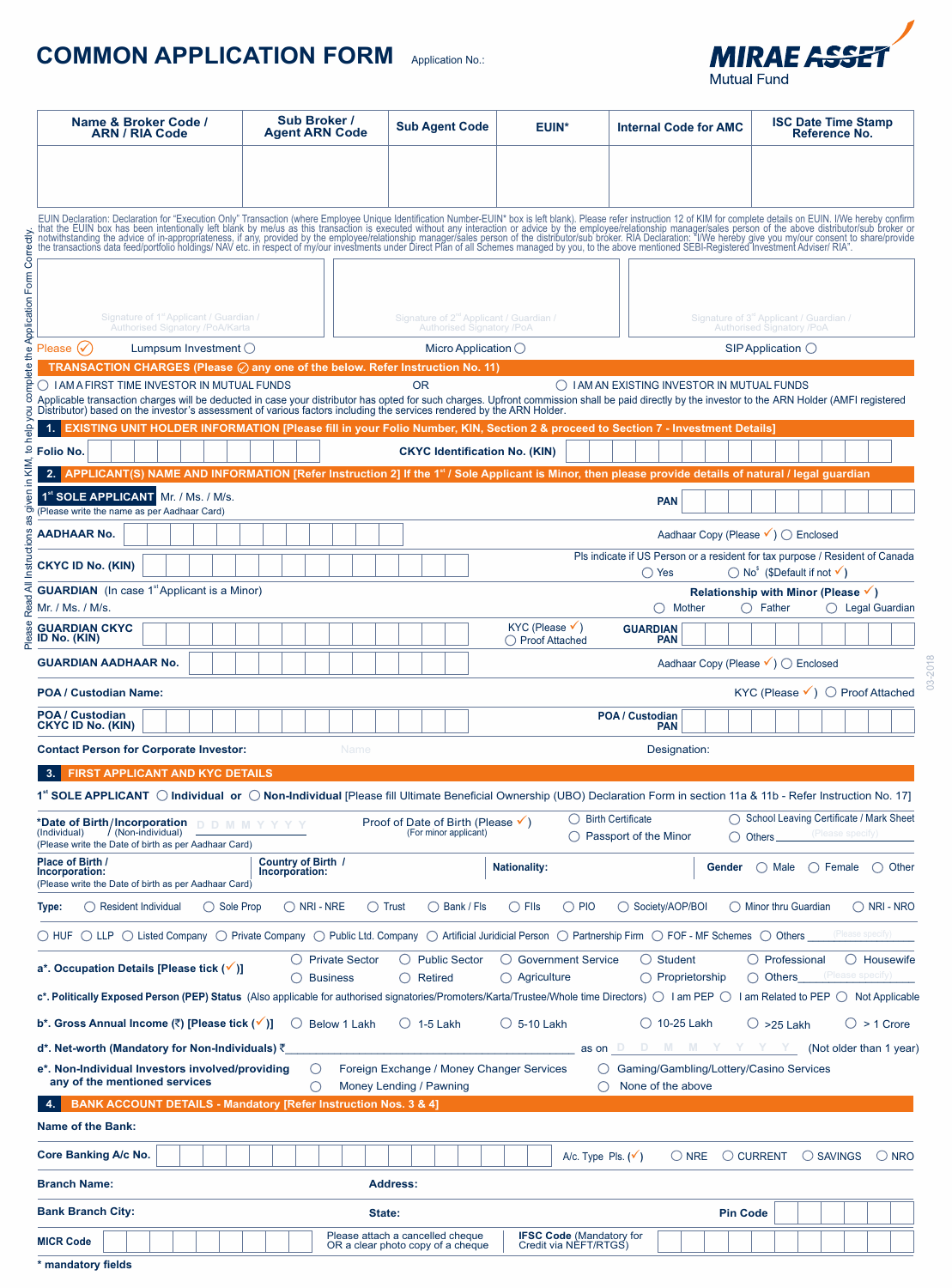| <b>Mode of Holding:</b>                                                                                                   |                                                                                            |                     |                                                                                                                                                                                                                                                                                     |                                                   |                                                                                                                                            |                                |                                                        |                                                                     |                                                                  |
|---------------------------------------------------------------------------------------------------------------------------|--------------------------------------------------------------------------------------------|---------------------|-------------------------------------------------------------------------------------------------------------------------------------------------------------------------------------------------------------------------------------------------------------------------------------|---------------------------------------------------|--------------------------------------------------------------------------------------------------------------------------------------------|--------------------------------|--------------------------------------------------------|---------------------------------------------------------------------|------------------------------------------------------------------|
|                                                                                                                           | $\bigcirc$ Anyone or Survivor                                                              |                     | $\bigcirc$ Single                                                                                                                                                                                                                                                                   |                                                   | $\bigcirc$ Joint                                                                                                                           |                                |                                                        |                                                                     | (Please note that the Default option is Anyone or Survivor)      |
| 2 <sup>nd</sup> APPLICANT Mr. / Ms. / M/s.                                                                                | (Please write the name as per Aadhaar Card)                                                |                     | (Not Applicable in case of Minor Applicant)                                                                                                                                                                                                                                         |                                                   |                                                                                                                                            |                                |                                                        |                                                                     | Gender $\bigcirc$ Male $\bigcirc$ Female $\bigcirc$ Other        |
| AADHAAR No.                                                                                                               |                                                                                            |                     |                                                                                                                                                                                                                                                                                     |                                                   |                                                                                                                                            |                                |                                                        |                                                                     | Aadhaar Copy (Please V) ◯ Enclosed                               |
| <b>PAN Details</b>                                                                                                        |                                                                                            |                     |                                                                                                                                                                                                                                                                                     |                                                   | Pls indicate if US Person or a resident for tax purpose / Resident of Canada $\bigcirc$ Yes $\bigcirc$ No* (*Default if not $\checkmark$ ) |                                |                                                        |                                                                     |                                                                  |
| <b>CKYC ID No. (KIN)</b>                                                                                                  |                                                                                            |                     |                                                                                                                                                                                                                                                                                     |                                                   | KYC Pls $(\checkmark)$                                                                                                                     | ◯ Proof Attached               | (As per Aadhaar Card)                                  | Date of Birth (Mandatory) D D M M Y Y                               |                                                                  |
| <b>Place of Birth</b>                                                                                                     |                                                                                            |                     | <b>Country of Birth</b>                                                                                                                                                                                                                                                             |                                                   |                                                                                                                                            |                                | <b>Nationality:</b>                                    |                                                                     |                                                                  |
|                                                                                                                           | a*. Occupation Details [Please tick (√)]                                                   |                     | $\bigcirc$ Private Sector                                                                                                                                                                                                                                                           | ◯ Public Sector<br>$\bigcirc$ Retired             | ◯ Government Service<br>$\bigcirc$ Agriculture                                                                                             | ○ Student                      | $\bigcap$ Proprietorship                               | $\bigcirc$ Professional<br><b>Others</b>                            | $\bigcirc$ Housewife<br>(Please specify)                         |
|                                                                                                                           | b*. Gross Annual Income (₹) [Please tick (✔)]                                              |                     | <b>Business</b><br>Ő<br>Below 1 Lakh                                                                                                                                                                                                                                                | $\bigcirc$ 1-5 Lakh                               | $\circ$ 5-10 Lakh                                                                                                                          |                                | () 10-25 Lakh                                          | $\bigcirc$ >25 Lakh                                                 | $\bigcirc$ > 1 Crore                                             |
|                                                                                                                           | c*. Politically Exposed Person (PEP) Status                                                | $\bigcirc$ I am PEP | ◯ I am Related to PEP                                                                                                                                                                                                                                                               |                                                   | $\bigcirc$ Not Applicable                                                                                                                  |                                |                                                        |                                                                     |                                                                  |
| d. Net-worth ₹                                                                                                            |                                                                                            |                     |                                                                                                                                                                                                                                                                                     | as on                                             | M M Y                                                                                                                                      |                                | (Not older than 1 year)                                |                                                                     |                                                                  |
| <b>Mode of Holding:</b>                                                                                                   | $\bigcirc$ Anyone or Survivor                                                              |                     | $\bigcirc$ Single                                                                                                                                                                                                                                                                   |                                                   | $\bigcirc$ Joint                                                                                                                           |                                |                                                        |                                                                     | (Please note that the Default option is Anyone or Survivor)      |
| 3 <sup>rd</sup> APPLICANT Mr. / Ms. / M/s.                                                                                | (Please write the name as per Aadhaar Card)                                                |                     | (Not Applicable in case of Minor Applicant)                                                                                                                                                                                                                                         |                                                   |                                                                                                                                            |                                |                                                        |                                                                     | <b>Gender</b> $\bigcirc$ Male $\bigcirc$ Female $\bigcirc$ Other |
| AADHAAR No.                                                                                                               |                                                                                            |                     |                                                                                                                                                                                                                                                                                     |                                                   |                                                                                                                                            |                                |                                                        |                                                                     | Aadhaar Copy (Please V) ○ Enclosed                               |
| <b>PAN Details</b>                                                                                                        |                                                                                            |                     |                                                                                                                                                                                                                                                                                     |                                                   | Pls indicate if US Person or a resident for tax purpose / Resident of Canada $\bigcirc$ Yes $\bigcirc$ No* (*Default if not $\checkmark$ ) |                                |                                                        |                                                                     |                                                                  |
| <b>CKYC ID No. (KIN)</b>                                                                                                  |                                                                                            |                     |                                                                                                                                                                                                                                                                                     |                                                   | KYC PIs $(\checkmark)$                                                                                                                     | ◯ Proof Attached               |                                                        | <b>Date of Birth (Mandatory) D D M M Y</b><br>(As per Aadhaar Card) |                                                                  |
| <b>Place of Birth</b>                                                                                                     |                                                                                            |                     | <b>Country of Birth</b>                                                                                                                                                                                                                                                             |                                                   |                                                                                                                                            |                                | <b>Nationality:</b>                                    |                                                                     |                                                                  |
|                                                                                                                           |                                                                                            |                     | $\circ$<br><b>Private Sector</b>                                                                                                                                                                                                                                                    | $\bigcirc$ Public Sector                          | $\bigcirc$ Government Service                                                                                                              | $\cup$ Student                 |                                                        | $\bigcirc$ Professional                                             | $\bigcirc$ Housewife                                             |
|                                                                                                                           | a*. Occupation Details [Please tick (√)]                                                   |                     | <b>Business</b>                                                                                                                                                                                                                                                                     | $\bigcirc$ Retired                                | $\bigcirc$ Agriculture                                                                                                                     |                                | ◯ Proprietorship                                       | ∩                                                                   | Others____(Please specify)                                       |
|                                                                                                                           | b*. Gross Annual Income (₹) [Please tick (√<br>c*. Politically Exposed Person (PEP) Status | $\bigcirc$ I am PEP | O<br>Below 1 Lakh<br>$\bigcirc$ I am Related to PEP                                                                                                                                                                                                                                 | $\bigcirc$ 1-5 Lakh                               | $\circ$ 5-10 Lakh<br>$\bigcirc$ Not Applicable                                                                                             |                                | $\bigcirc$ 10-25 Lakh                                  | $\bigcirc$ >25 Lakh                                                 | $\bigcirc$ > 1 Crore                                             |
| d. Net-worth ₹                                                                                                            |                                                                                            |                     |                                                                                                                                                                                                                                                                                     | as on                                             | M M Y Y Y Y                                                                                                                                |                                | (Not older than 1 year)                                |                                                                     |                                                                  |
|                                                                                                                           |                                                                                            |                     | 6a. MAILING ADDRESS [Please provide your E-mail ID and Mobile Number to help us serve you better]                                                                                                                                                                                   |                                                   |                                                                                                                                            |                                |                                                        |                                                                     |                                                                  |
|                                                                                                                           | <b>Local Address of 1<sup>st</sup> Applicant</b>                                           |                     |                                                                                                                                                                                                                                                                                     |                                                   |                                                                                                                                            |                                |                                                        |                                                                     |                                                                  |
|                                                                                                                           |                                                                                            |                     | City                                                                                                                                                                                                                                                                                |                                                   | <b>State</b>                                                                                                                               |                                |                                                        | <b>Pin Code</b>                                                     |                                                                  |
| Tel. Off.                                                                                                                 |                                                                                            |                     |                                                                                                                                                                                                                                                                                     | Resi.                                             |                                                                                                                                            | <b>Mobile</b>                  |                                                        |                                                                     |                                                                  |
|                                                                                                                           |                                                                                            |                     |                                                                                                                                                                                                                                                                                     |                                                   |                                                                                                                                            |                                |                                                        |                                                                     |                                                                  |
|                                                                                                                           |                                                                                            |                     |                                                                                                                                                                                                                                                                                     |                                                   |                                                                                                                                            |                                |                                                        |                                                                     |                                                                  |
|                                                                                                                           |                                                                                            |                     | ^^Please Use Block Letters. Investors providing email ID would mandatorily receive all Communications, Statement of Accounts and Abridged Annual Report through e-mail only.                                                                                                        |                                                   |                                                                                                                                            |                                |                                                        |                                                                     |                                                                  |
|                                                                                                                           |                                                                                            |                     | Mandatory for NRI / FII Applicant [Please provide Full Address. P. O. Box No. may not be sufficient. For Overseas Investors, Indian Address is preferred]                                                                                                                           |                                                   |                                                                                                                                            |                                |                                                        |                                                                     |                                                                  |
|                                                                                                                           | <b>Overseas Correspondence Address</b>                                                     |                     |                                                                                                                                                                                                                                                                                     |                                                   |                                                                                                                                            |                                |                                                        |                                                                     |                                                                  |
|                                                                                                                           |                                                                                            |                     |                                                                                                                                                                                                                                                                                     |                                                   |                                                                                                                                            |                                |                                                        |                                                                     |                                                                  |
|                                                                                                                           |                                                                                            |                     | <b>INVESTMENT AND PAYMENT DETAILS (For complete information on Investment Details please refer to Instructions No. 6.)</b>                                                                                                                                                          |                                                   |                                                                                                                                            |                                |                                                        |                                                                     |                                                                  |
|                                                                                                                           |                                                                                            |                     |                                                                                                                                                                                                                                                                                     | <b>Regular Plan</b><br><b>Direct Plan</b>         | ◯ Growth (Default)                                                                                                                         |                                | Dividend*<br>$\bigcirc$ Payout $\bigcirc$ Reinvestment | $\bigcirc$                                                          | Div frequency*                                                   |
|                                                                                                                           | O                                                                                          |                     | <b>Self (Non-Third Party Payment)</b>                                                                                                                                                                                                                                               |                                                   | O Third Party Payment (Please attach 'Third Party Payment Declaration Form')                                                               |                                |                                                        |                                                                     |                                                                  |
|                                                                                                                           | Cheque / DD / UTR No. & Date                                                               |                     | Amount of Cheque / DD /                                                                                                                                                                                                                                                             | <b>DD Charges,</b>                                |                                                                                                                                            | <b>Net Purchase</b>            | Drawn on Bank /                                        |                                                                     | Pay-In Bank A/c No.                                              |
|                                                                                                                           |                                                                                            |                     | RTGS / NEFT in figures (Rs.)                                                                                                                                                                                                                                                        | if any                                            |                                                                                                                                            | <b>Amount</b>                  | <b>Branch</b>                                          |                                                                     | (For Cheque Only)                                                |
|                                                                                                                           |                                                                                            |                     |                                                                                                                                                                                                                                                                                     |                                                   |                                                                                                                                            |                                |                                                        |                                                                     |                                                                  |
|                                                                                                                           |                                                                                            |                     | *Dividend frequency is applicable only for Mirae Asset Cash Management Fund & Mirae Asset Savings Fund.<br>DEMAT ACCOUNT DETAILS - Mandatory for units in Demat Mode - Please ensure that the sequence of names as mentioned under section 3 matches as per the Depository Details. |                                                   |                                                                                                                                            |                                |                                                        |                                                                     |                                                                  |
|                                                                                                                           | <b>National Securities Depository Limited (NSDL)</b>                                       |                     |                                                                                                                                                                                                                                                                                     |                                                   | <b>Central Depository Services (India) Limited (CDSL)</b>                                                                                  |                                |                                                        |                                                                     |                                                                  |
|                                                                                                                           |                                                                                            |                     |                                                                                                                                                                                                                                                                                     |                                                   | DP Name                                                                                                                                    |                                |                                                        |                                                                     |                                                                  |
| N<br>J.                                                                                                                   |                                                                                            | Benef. A/C No.      |                                                                                                                                                                                                                                                                                     |                                                   | 16 Digit A/C No.                                                                                                                           |                                |                                                        |                                                                     |                                                                  |
|                                                                                                                           | ∩                                                                                          |                     | Client Masters List (CML)                                                                                                                                                                                                                                                           | ∩                                                 | <b>Transaction cum Holding Statement</b>                                                                                                   |                                | ◯                                                      | Delivery Instruction Slip (DIS)                                     |                                                                  |
| 9.                                                                                                                        |                                                                                            |                     | NOMINATION DETAILS [Minor / HUF / POA Holder / Non Individuals cannot Nominate - Refer Instruction No. 9]                                                                                                                                                                           |                                                   |                                                                                                                                            |                                |                                                        |                                                                     |                                                                  |
| E - Mail^^<br>6b.<br><b>Scheme</b><br>Payment Type [Please (√)]<br>DP Name<br>DP ID<br>Enclosures - Please $(\checkmark)$ |                                                                                            |                     | $\bigcirc$ PLEASE REGISTER MY/OUR NOMINEE AS PER BELOW DETAILS                                                                                                                                                                                                                      | <b>OR</b>                                         |                                                                                                                                            | O I/WE DO NOT WISH TO NOMINATE |                                                        |                                                                     |                                                                  |
| No.                                                                                                                       | Nominee(s) Name                                                                            |                     | <b>Date of Birth</b><br>(in case of Minor)                                                                                                                                                                                                                                          | <b>Name of the Guardian</b><br>(in case of Minor) |                                                                                                                                            | <b>Relationship</b>            | % of Share                                             |                                                                     | Signature of Nominee / Guardian                                  |
| 1                                                                                                                         |                                                                                            |                     | D D M M Y Y Y                                                                                                                                                                                                                                                                       |                                                   |                                                                                                                                            |                                |                                                        |                                                                     |                                                                  |
| 2<br>3                                                                                                                    |                                                                                            | D D M M             | D D M M Y Y Y                                                                                                                                                                                                                                                                       |                                                   |                                                                                                                                            |                                |                                                        |                                                                     |                                                                  |

**\* mandatory fields**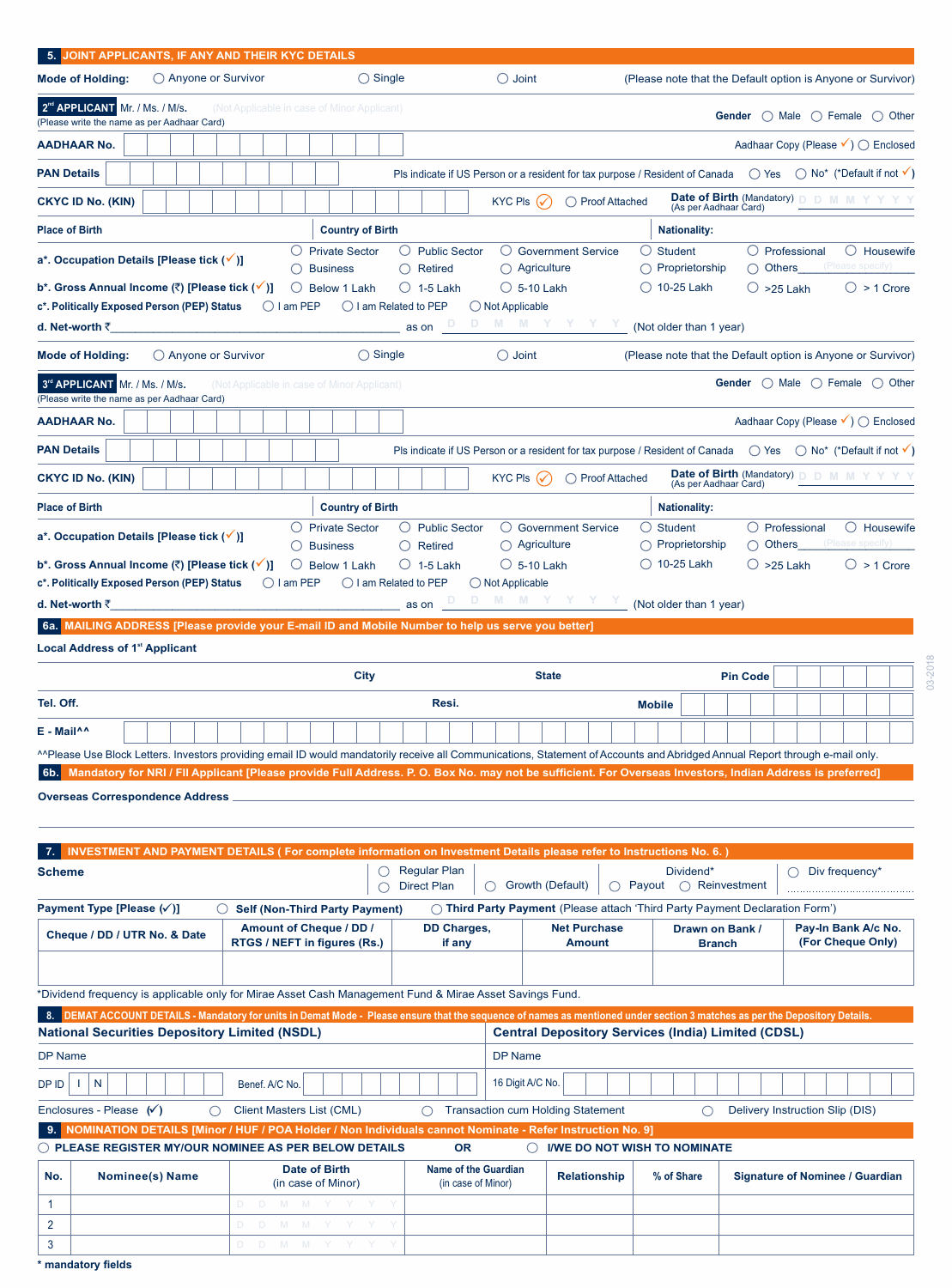|  | 12. FATCA AND CRS DETAILS (Self Certification) (Refer instruction No. 16) / |  |
|--|-----------------------------------------------------------------------------|--|
|--|-----------------------------------------------------------------------------|--|

**FOR INDIVIDUALS:** Please indicate all countries in which you are resident for tax purposes and the associated Tax Reference Numbers below. **FOR NON-INDIVIDUALS:** Is the "Entity" a tax resident of any country other than India?  $\bigcirc$  Yes  $\bigcirc$  No (If Yes, please provide country/ies in which the entity is a resident for tax purpose and the associated Tax Identification No. below)

|                                                                                                                |          | 1 <sup>st</sup> Applicant (Sole / Guardian / Non-Individual)    |                                                                                                                |          | 2 <sup>nd</sup> Applicant                                                                                                                                             |                                                                                                         | 3rd Applicant                                                   |
|----------------------------------------------------------------------------------------------------------------|----------|-----------------------------------------------------------------|----------------------------------------------------------------------------------------------------------------|----------|-----------------------------------------------------------------------------------------------------------------------------------------------------------------------|---------------------------------------------------------------------------------------------------------|-----------------------------------------------------------------|
| Do you have any non-Indian<br>Country(ies) of Birth /<br><b>Citizenship / Nationality</b><br>and Tax Residency |          | $\bigcirc$ Yes<br>$\bigcirc$ No                                 | Do you have any non-Indian<br>Country(ies) of Birth /<br><b>Citizenship / Nationality</b><br>and Tax Residency |          | $\bigcirc$ Yes<br>$\bigcirc$ No                                                                                                                                       | Do you have any non-Indian<br>Country(ies) of Birth /<br>Citizenship / Nationality<br>and Tax Residency | $\bigcirc$ No<br>$\bigcirc$ Yes                                 |
| Country of Birth /<br>Incorporation                                                                            |          |                                                                 | <b>Country of Birth</b>                                                                                        |          |                                                                                                                                                                       | <b>Country of Birth</b>                                                                                 |                                                                 |
| <b>Country Citizenship /</b><br><b>Nationality</b>                                                             |          |                                                                 | <b>Country Citizenship /</b><br><b>Nationality</b>                                                             |          |                                                                                                                                                                       | <b>Country Citizenship /</b><br><b>Nationality</b>                                                      |                                                                 |
| Are you a US specified<br>person?                                                                              |          | $\bigcirc$ Yes<br>$\bigcirc$ No<br>Please provide Tax Payer Id. | Are you a US specified<br>person?                                                                              |          | $\bigcirc$ Yes<br>$\bigcirc$ No<br>Please provide Tax Payer Id.                                                                                                       | Are you a US specified<br>person?                                                                       | $\bigcirc$ Yes<br>$\bigcirc$ No<br>Please provide Tax Payer Id. |
|                                                                                                                |          |                                                                 |                                                                                                                |          | For non-Individual investor in case, if you country of incorporation / Tax resistance in US, but you are not a specified US person then please mention exemption code |                                                                                                         | (Refer instruction 16(e))                                       |
| if ticked Yes above.                                                                                           |          | Individual or Non-Individual investors fill this section        |                                                                                                                |          | Individual investor have to fill in below details in case of joint applicants                                                                                         |                                                                                                         |                                                                 |
|                                                                                                                | Country: |                                                                 |                                                                                                                | Country: |                                                                                                                                                                       |                                                                                                         | Country:                                                        |
| <b>Tax Residency</b><br><b>Status: 1</b>                                                                       | No.:     |                                                                 | <b>Tax Residency</b><br>Status: 1                                                                              | $No.$ :  |                                                                                                                                                                       | <b>Tax Residency</b><br>Status: 1                                                                       | $No.$ :                                                         |
|                                                                                                                | Type:    |                                                                 |                                                                                                                | Type:    |                                                                                                                                                                       |                                                                                                         | Type:                                                           |
|                                                                                                                | Country: |                                                                 |                                                                                                                | Country: |                                                                                                                                                                       |                                                                                                         | Country:                                                        |
| <b>Tax Residency</b><br>Status: 2                                                                              | No.:     |                                                                 | <b>Tax Residency</b><br>Status: 2                                                                              | $No.$ :  |                                                                                                                                                                       | <b>Tax Residency</b><br>Status: 2                                                                       | $No.$ :                                                         |
|                                                                                                                | Type:    |                                                                 |                                                                                                                | Type:    |                                                                                                                                                                       |                                                                                                         | Type:                                                           |
|                                                                                                                | Country: |                                                                 |                                                                                                                | Country: |                                                                                                                                                                       |                                                                                                         | Country:                                                        |
| <b>Tax Residency</b><br>Status: 3                                                                              | No.:     |                                                                 | <b>Tax Residency</b><br>Status: 3                                                                              | $No.$ :  |                                                                                                                                                                       | <b>Tax Residency</b><br>Status: 3                                                                       | $No.$ :                                                         |
|                                                                                                                | Type:    |                                                                 |                                                                                                                | Type:    |                                                                                                                                                                       |                                                                                                         | Type:                                                           |
|                                                                                                                |          |                                                                 |                                                                                                                |          |                                                                                                                                                                       |                                                                                                         |                                                                 |

**(Address Type: Residential or Business (default) / Residential / Business / Registered Office) (For address mentioned in form / existing address appearing in folio)**

In case of applications with POA, the POA holder should fill separate form to provide the above details mandatorily.

### **13. DECLARATION AND SIGNATURES / THUMB IMPRESSION OF APPLICANT(s) [Refer Instructions 2(e)]**

To The Trustees, Mirae Asset Mutual Fund (The Fund) - (A) Having read and understood the contents of the SID of the Scheme applied for (Including the scheme(s) available during the New Fund Offer period); I/We hereby apply agree to abide by the terms, conditions, rules and regulations governing the scheme. (B) I/We hereby declare that the amount invested in the scheme is through legitimate sources only and does not involve and is not designe Asset Mutual Fund. (D) The information given in / with this application form is true and correct and further agrees to furnish additional information sought by Mirae Asset Global Investments (India) Private Limited (AMC)/ I/We will indemnify the Fund, AMC, Trustee, RTA and other intermediaries in case of any dispute regarding the eligibility, validity and authorization of my/our transactions. (E) I/We further declare that "The **ARN holder h** Form (read along with the FATCA& CRS Instructions) and hereby confirm that the information provided by me / us on this Form is true, correct, and complete. I / We also confirm that I/We have read and understood the FATCA& accept the same. In case the above information is not provided, it will be presumed that applicatio is the ultimate beneficial owner, with no declaration to submit. In such case, the concerned SEBI registered intermediary

| Signature of 1 <sup>st</sup> Applicant / Guardian / | Signature of 2 <sup>nd</sup> Applicant / Guardian / | Signature of 3 <sup>rd</sup> Applicant / Guardian / |
|-----------------------------------------------------|-----------------------------------------------------|-----------------------------------------------------|
| Authorised Signatory /PoA/Karta                     | Authorised Signatory /PoA                           | Authorised Signatory /PoA                           |

| <b>Application No.:</b>        | Cheque/DD should be Drawn in favour of the Scheme Name* |                                  |
|--------------------------------|---------------------------------------------------------|----------------------------------|
| Mirae Asset India Equity Fund  | Mirae Asset Emerging Bluechip Fund                      | Mirae Asset Cash Management Fund |
| Mirae Asset Hybrid-Equity Fund | Mirae Asset Tax Saver Fund                              | Mirae Asset Dynamic Bond Fund    |
| Mirae Asset Savings Fund       | Mirae Asset Great Consumer Fund                         | Mirae Asset Short Term Fund      |

\*Any new scheme launched by the AMC from time to time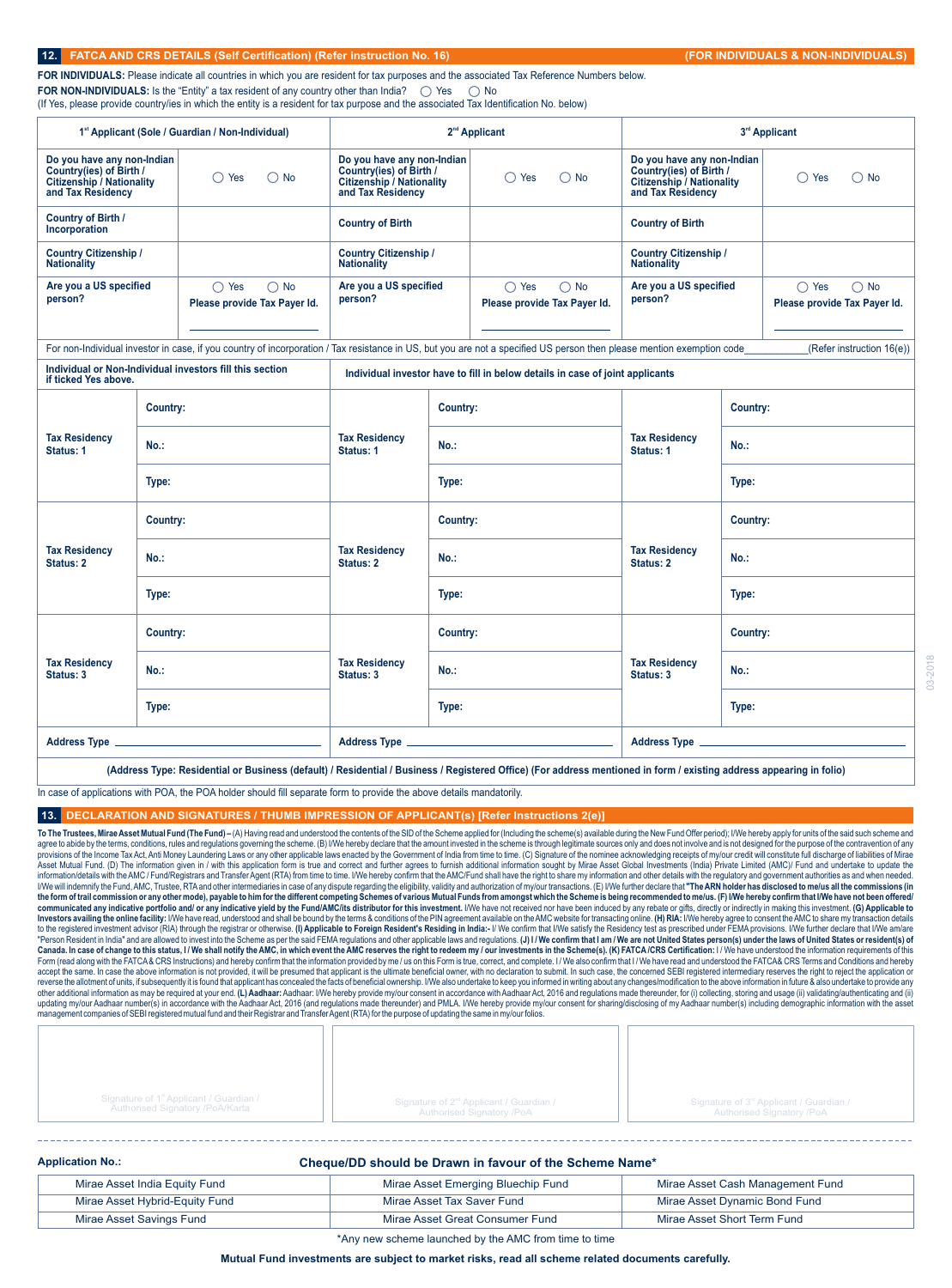## **FOR NON-INDIVIDUALS ONLY**

|                    |                                                                                                                                                                                                                                                                                                                                                                                                                                                                                                                                                                                                                                                                                                 |             |                                                                                                                                                                                                                       |                                                    |                                                                                                                                                          | PART A To be filled by Financial Institutions or Direct Reporting Non Finacial Entity (NFEs) |                                     |                                  |                           |                                       |                                                |         |                             |  |
|--------------------|-------------------------------------------------------------------------------------------------------------------------------------------------------------------------------------------------------------------------------------------------------------------------------------------------------------------------------------------------------------------------------------------------------------------------------------------------------------------------------------------------------------------------------------------------------------------------------------------------------------------------------------------------------------------------------------------------|-------------|-----------------------------------------------------------------------------------------------------------------------------------------------------------------------------------------------------------------------|----------------------------------------------------|----------------------------------------------------------------------------------------------------------------------------------------------------------|----------------------------------------------------------------------------------------------|-------------------------------------|----------------------------------|---------------------------|---------------------------------------|------------------------------------------------|---------|-----------------------------|--|
| We are a,          | Financial institution $\bigcirc$                                                                                                                                                                                                                                                                                                                                                                                                                                                                                                                                                                                                                                                                | <b>GIIN</b> |                                                                                                                                                                                                                       |                                                    |                                                                                                                                                          |                                                                                              |                                     |                                  |                           |                                       |                                                |         |                             |  |
|                    |                                                                                                                                                                                                                                                                                                                                                                                                                                                                                                                                                                                                                                                                                                 |             |                                                                                                                                                                                                                       |                                                    | Note: If you do not have a GIIN but you are sponsored by another entity, please provide your sponsor's GIIN above and indicate your sponsor's name below |                                                                                              |                                     |                                  |                           |                                       |                                                |         |                             |  |
|                    | Direct reporting NFE $\bigcirc$<br>[Please tick $(\checkmark)$ ]                                                                                                                                                                                                                                                                                                                                                                                                                                                                                                                                                                                                                                |             | Name of sponsoring entity:                                                                                                                                                                                            |                                                    |                                                                                                                                                          |                                                                                              |                                     |                                  |                           |                                       |                                                |         |                             |  |
|                    | GIIN not available [Please tick $(v')$ ]                                                                                                                                                                                                                                                                                                                                                                                                                                                                                                                                                                                                                                                        |             | $\bigcirc$ Applied for                                                                                                                                                                                                |                                                    | $\bigcirc$ Not required to apply for - please specify 2 digits sub-category                                                                              |                                                                                              |                                     |                                  |                           |                                       | $\bigcirc$ Not obtained – Non-participating FI |         |                             |  |
|                    | PART B (please fill any one as appropriate "to be filled by NFEs other than Direct Reporting NFEs")                                                                                                                                                                                                                                                                                                                                                                                                                                                                                                                                                                                             |             |                                                                                                                                                                                                                       |                                                    |                                                                                                                                                          |                                                                                              |                                     |                                  |                           |                                       |                                                |         |                             |  |
| $\mathbf{1}$       | Is the Entity a publicly traded company                                                                                                                                                                                                                                                                                                                                                                                                                                                                                                                                                                                                                                                         |             |                                                                                                                                                                                                                       |                                                    | $\bigcirc$ Yes (If yes, please specify any one stock exchange on which the stock is regularly traded)                                                    |                                                                                              |                                     |                                  |                           |                                       |                                                |         |                             |  |
|                    | (that is, a company whose shares are regularly<br>traded on an established securities market)                                                                                                                                                                                                                                                                                                                                                                                                                                                                                                                                                                                                   |             |                                                                                                                                                                                                                       |                                                    |                                                                                                                                                          |                                                                                              |                                     |                                  |                           |                                       |                                                |         |                             |  |
| 2                  | Is the Entity a related entity of a publicly                                                                                                                                                                                                                                                                                                                                                                                                                                                                                                                                                                                                                                                    |             |                                                                                                                                                                                                                       |                                                    | $\bigcirc$ Yes (If yes, please specify name of the listed company and one stock exchange on which the stock is regularly traded)                         |                                                                                              |                                     |                                  |                           |                                       |                                                |         |                             |  |
|                    | traded company (a company whose shares are<br>reqularly traded on an established securities market)                                                                                                                                                                                                                                                                                                                                                                                                                                                                                                                                                                                             |             |                                                                                                                                                                                                                       |                                                    | Name of listed company:                                                                                                                                  |                                                                                              |                                     |                                  |                           |                                       |                                                |         |                             |  |
|                    |                                                                                                                                                                                                                                                                                                                                                                                                                                                                                                                                                                                                                                                                                                 |             |                                                                                                                                                                                                                       |                                                    | Nature of relation $\bigcirc$ Subsidiary of the Listed Company or $\bigcirc$ Controlled by a Listed Company                                              |                                                                                              |                                     |                                  |                           |                                       |                                                |         |                             |  |
|                    |                                                                                                                                                                                                                                                                                                                                                                                                                                                                                                                                                                                                                                                                                                 |             |                                                                                                                                                                                                                       |                                                    | Name of stock exchange: __                                                                                                                               |                                                                                              |                                     |                                  |                           |                                       |                                                |         |                             |  |
| 3                  | Is the Entity an active NFE                                                                                                                                                                                                                                                                                                                                                                                                                                                                                                                                                                                                                                                                     |             |                                                                                                                                                                                                                       |                                                    | $\bigcirc$ Yes (If yes, please fill UBO declaration in the next section.)                                                                                |                                                                                              |                                     |                                  |                           |                                       |                                                |         |                             |  |
|                    |                                                                                                                                                                                                                                                                                                                                                                                                                                                                                                                                                                                                                                                                                                 |             |                                                                                                                                                                                                                       |                                                    |                                                                                                                                                          |                                                                                              |                                     |                                  |                           |                                       |                                                |         |                             |  |
|                    |                                                                                                                                                                                                                                                                                                                                                                                                                                                                                                                                                                                                                                                                                                 |             |                                                                                                                                                                                                                       |                                                    | Please specify the sub-category of Active NFE                                                                                                            |                                                                                              |                                     |                                  |                           | Mention code: Refer instruction 16(c) |                                                |         |                             |  |
|                    |                                                                                                                                                                                                                                                                                                                                                                                                                                                                                                                                                                                                                                                                                                 |             |                                                                                                                                                                                                                       |                                                    |                                                                                                                                                          |                                                                                              |                                     |                                  |                           |                                       |                                                |         |                             |  |
| 4                  | Is the Entity a passive NFE                                                                                                                                                                                                                                                                                                                                                                                                                                                                                                                                                                                                                                                                     |             |                                                                                                                                                                                                                       |                                                    | $\bigcirc$ Yes (If yes, please fill UBO declaration in the next section.)                                                                                |                                                                                              |                                     |                                  |                           |                                       |                                                |         |                             |  |
|                    |                                                                                                                                                                                                                                                                                                                                                                                                                                                                                                                                                                                                                                                                                                 |             |                                                                                                                                                                                                                       |                                                    | Nature of Business:                                                                                                                                      |                                                                                              |                                     |                                  |                           |                                       |                                                |         |                             |  |
| 11a.l              | DECLARATION FOR ULTIMATE BENEFICIAL OWNERSHIP [UBO] (Refer instruction No. 17)*                                                                                                                                                                                                                                                                                                                                                                                                                                                                                                                                                                                                                 |             |                                                                                                                                                                                                                       |                                                    | For details refer instruction No. 16.                                                                                                                    |                                                                                              |                                     |                                  |                           |                                       |                                                |         |                             |  |
|                    | *This declaration is not needed for Companies that are listed on any recognized stock exchange or is a Subsidiary of such Listed Company or is Controlled by such Listed Company. Please list below the details of controlling                                                                                                                                                                                                                                                                                                                                                                                                                                                                  |             |                                                                                                                                                                                                                       |                                                    |                                                                                                                                                          |                                                                                              |                                     |                                  |                           |                                       |                                                |         |                             |  |
|                    |                                                                                                                                                                                                                                                                                                                                                                                                                                                                                                                                                                                                                                                                                                 |             |                                                                                                                                                                                                                       |                                                    |                                                                                                                                                          |                                                                                              |                                     |                                  |                           |                                       |                                                |         |                             |  |
|                    | Statement and Auditor's Letter with required details as mentioned in Form W8 BEN E.<br>DETAILS OF ULTIMATE BENEFICIAL OWNERS [Mandatory] (If the given space below is not adequate, please attach multiple declaration forms)                                                                                                                                                                                                                                                                                                                                                                                                                                                                   |             | person(s), confirming ALL countries of tax residency / permanent residency / citizenship and ALL Tax Identification Numbers for EACH controlling person(s). Owner-documented FFI's should provide FFI Owner Reporting |                                                    |                                                                                                                                                          |                                                                                              |                                     |                                  |                           |                                       |                                                |         |                             |  |
|                    | Name of UBO & Address                                                                                                                                                                                                                                                                                                                                                                                                                                                                                                                                                                                                                                                                           |             | <b>Address Type<sup>55</sup></b>                                                                                                                                                                                      | <b>PAN/Tax Payer</b><br><b>Identification No./</b> | <b>Document Type</b><br><b>Refer instruction</b>                                                                                                         |                                                                                              | <b>Country of tax</b><br>Residency/ | <b>Country of</b><br>citizenship |                           | <b>UBO Code</b><br>(Mandatory)        | KYC (Yes / NO)<br><b>Inlease attach</b>        |         | % of beneficial<br>interest |  |
|                    |                                                                                                                                                                                                                                                                                                                                                                                                                                                                                                                                                                                                                                                                                                 |             |                                                                                                                                                                                                                       | <b>Equivalent ID No.</b>                           | No. 16(d)                                                                                                                                                |                                                                                              | permanent<br>residency*             |                                  |                           |                                       | the KYC<br>acknowledgement                     |         |                             |  |
|                    |                                                                                                                                                                                                                                                                                                                                                                                                                                                                                                                                                                                                                                                                                                 |             |                                                                                                                                                                                                                       |                                                    |                                                                                                                                                          |                                                                                              |                                     |                                  |                           |                                       | copy]                                          |         |                             |  |
|                    |                                                                                                                                                                                                                                                                                                                                                                                                                                                                                                                                                                                                                                                                                                 |             |                                                                                                                                                                                                                       |                                                    |                                                                                                                                                          |                                                                                              |                                     |                                  |                           |                                       |                                                |         |                             |  |
|                    |                                                                                                                                                                                                                                                                                                                                                                                                                                                                                                                                                                                                                                                                                                 |             |                                                                                                                                                                                                                       |                                                    |                                                                                                                                                          |                                                                                              |                                     |                                  |                           |                                       |                                                |         |                             |  |
|                    |                                                                                                                                                                                                                                                                                                                                                                                                                                                                                                                                                                                                                                                                                                 |             |                                                                                                                                                                                                                       |                                                    |                                                                                                                                                          |                                                                                              |                                     |                                  |                           |                                       |                                                |         |                             |  |
|                    |                                                                                                                                                                                                                                                                                                                                                                                                                                                                                                                                                                                                                                                                                                 |             |                                                                                                                                                                                                                       |                                                    |                                                                                                                                                          |                                                                                              |                                     |                                  |                           |                                       |                                                |         |                             |  |
|                    |                                                                                                                                                                                                                                                                                                                                                                                                                                                                                                                                                                                                                                                                                                 |             |                                                                                                                                                                                                                       |                                                    |                                                                                                                                                          |                                                                                              |                                     |                                  |                           |                                       |                                                |         |                             |  |
|                    |                                                                                                                                                                                                                                                                                                                                                                                                                                                                                                                                                                                                                                                                                                 |             |                                                                                                                                                                                                                       |                                                    |                                                                                                                                                          |                                                                                              |                                     |                                  |                           |                                       |                                                |         |                             |  |
|                    | \$\$ Address Type: Residential or Business (default)/Residential/Business/Registered Office. Attached documents should be self certi ed by the UBO and certi ed by the applicant or Authorised signatory. In case the above<br>information is not provided, it will be presumed that applicant is the UBO, with no declaration to submit. In such case, MAMF/AMC reserves the right to reject the application or reverse the allotment of units, if subsequen<br>that applicant has concealed the facts of bene cial ownership. I/We also undertake to keep you informed in writing about any changes/modi cation to the above information in future and also undertake to provide any other ad |             |                                                                                                                                                                                                                       |                                                    |                                                                                                                                                          |                                                                                              |                                     |                                  |                           |                                       |                                                |         |                             |  |
|                    | information as may be required at your end.<br>#If passive NFE, please provide below additional details. (Please attach additional sheets if necessary). Also provide below mandatory details if the UBO does not have a PAN. (Refer Instruction No. 16)                                                                                                                                                                                                                                                                                                                                                                                                                                        |             |                                                                                                                                                                                                                       |                                                    |                                                                                                                                                          |                                                                                              |                                     |                                  |                           |                                       |                                                |         |                             |  |
|                    | PAN / Any other Identification Number (PAN, Aadhaar, Passport,                                                                                                                                                                                                                                                                                                                                                                                                                                                                                                                                                                                                                                  |             |                                                                                                                                                                                                                       |                                                    | <b>Occupation Type:</b> Service, Business, Others                                                                                                        |                                                                                              |                                     |                                  |                           |                                       |                                                |         |                             |  |
| 11b.               | Election ID, Govt. ID, Driving Licence NREGA Job Card, Others)                                                                                                                                                                                                                                                                                                                                                                                                                                                                                                                                                                                                                                  |             |                                                                                                                                                                                                                       | <b>Nationality:</b>                                |                                                                                                                                                          |                                                                                              |                                     |                                  | <b>DOB:</b> Date of Birth | Gender: Male, Female, Other           |                                                |         |                             |  |
|                    | <b>City of Birth - Country of Birth</b>                                                                                                                                                                                                                                                                                                                                                                                                                                                                                                                                                                                                                                                         |             |                                                                                                                                                                                                                       |                                                    | Father's Name: Mandatory if PAN is not available                                                                                                         |                                                                                              |                                     |                                  |                           |                                       |                                                |         |                             |  |
| <b>1. PAN:</b>     |                                                                                                                                                                                                                                                                                                                                                                                                                                                                                                                                                                                                                                                                                                 |             |                                                                                                                                                                                                                       | <b>Occupation Type:</b>                            |                                                                                                                                                          |                                                                                              |                                     |                                  | Date Of Birth:            |                                       |                                                |         |                             |  |
|                    | <b>City of Birth:</b><br><b>Country of Birth:</b>                                                                                                                                                                                                                                                                                                                                                                                                                                                                                                                                                                                                                                               |             |                                                                                                                                                                                                                       | <b>Nationality:</b><br><b>Father's Name:</b>       |                                                                                                                                                          |                                                                                              |                                     |                                  | Gender $\bigcirc$ Male    |                                       | ( ) Female                                     | ◯ Other |                             |  |
|                    |                                                                                                                                                                                                                                                                                                                                                                                                                                                                                                                                                                                                                                                                                                 |             |                                                                                                                                                                                                                       |                                                    |                                                                                                                                                          |                                                                                              |                                     |                                  |                           |                                       |                                                |         |                             |  |
|                    |                                                                                                                                                                                                                                                                                                                                                                                                                                                                                                                                                                                                                                                                                                 |             |                                                                                                                                                                                                                       | <b>Occupation Type:</b>                            |                                                                                                                                                          |                                                                                              |                                     |                                  | Date Of Birth:            |                                       |                                                |         |                             |  |
|                    | <b>City of Birth:</b><br><b>Country of Birth:</b>                                                                                                                                                                                                                                                                                                                                                                                                                                                                                                                                                                                                                                               |             |                                                                                                                                                                                                                       | <b>Nationality:</b><br><b>Father's Name:</b>       |                                                                                                                                                          |                                                                                              |                                     |                                  | Gender $\bigcirc$ Male    |                                       | $\bigcirc$ Female                              | ◯ Other |                             |  |
|                    |                                                                                                                                                                                                                                                                                                                                                                                                                                                                                                                                                                                                                                                                                                 |             |                                                                                                                                                                                                                       |                                                    |                                                                                                                                                          |                                                                                              |                                     |                                  |                           |                                       |                                                |         |                             |  |
|                    |                                                                                                                                                                                                                                                                                                                                                                                                                                                                                                                                                                                                                                                                                                 |             |                                                                                                                                                                                                                       | <b>Occupation Type:</b>                            |                                                                                                                                                          |                                                                                              |                                     |                                  | Date Of Birth:            |                                       |                                                |         |                             |  |
| 2. PAN:<br>3. PAN: | <b>City of Birth:</b><br><b>Country of Birth:</b>                                                                                                                                                                                                                                                                                                                                                                                                                                                                                                                                                                                                                                               |             |                                                                                                                                                                                                                       | <b>Nationality:</b><br><b>Father's Name:</b>       |                                                                                                                                                          |                                                                                              |                                     |                                  | Gender ( Male             |                                       | $\bigcirc$ Female                              | ◯ Other |                             |  |

| ಹ                         | Received Application from Mr. / Ms. / M/s. |                                                            | $\overline{1}$ U $\overline{1}$ Lumpsum UN $\overline{1}$ U or<br>as per details below: |
|---------------------------|--------------------------------------------|------------------------------------------------------------|-----------------------------------------------------------------------------------------|
|                           | <b>Scheme Name and Plan</b>                | <b>Payment Details</b>                                     | Date & Stamp of Collection Centre / ISC                                                 |
| <b>WLEDGMENT</b><br>CKNON |                                            | Amount (Rs.)<br>Cheque / DD No.:<br>Dated<br>Bank & Branch |                                                                                         |

Cheque / DD is subject to realisation